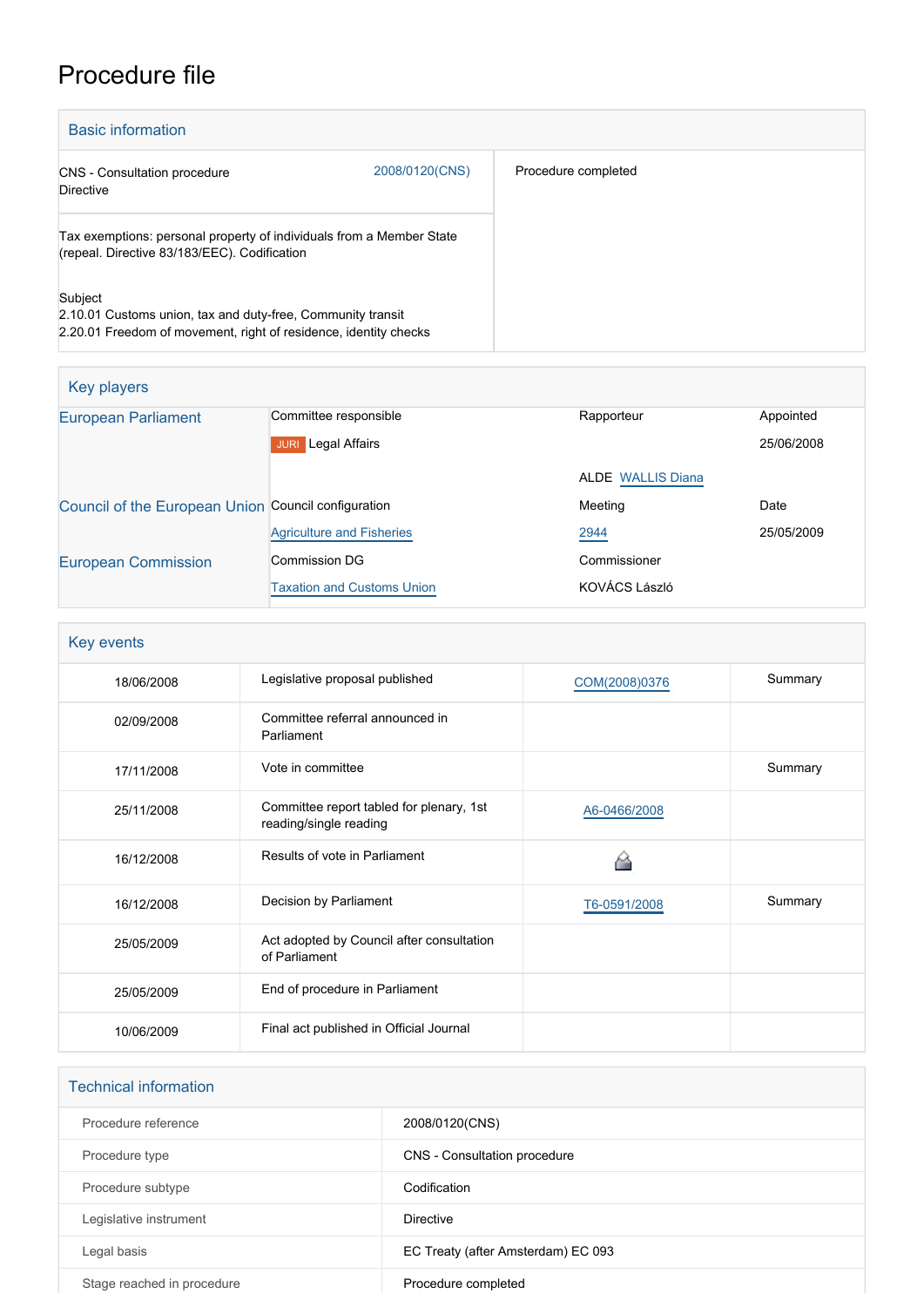| Committee dossier                                                  | JURI/6/64496   |            |    |         |
|--------------------------------------------------------------------|----------------|------------|----|---------|
|                                                                    |                |            |    |         |
| Documentation gateway                                              |                |            |    |         |
| Legislative proposal                                               | COM(2008)0376  | 18/06/2008 | EC | Summary |
| Committee report tabled for plenary, 1st<br>reading/single reading | A6-0466/2008   | 25/11/2008 | EP |         |
| Text adopted by Parliament, 1st reading/single<br>reading          | T6-0591/2008   | 16/12/2008 | EP | Summary |
|                                                                    |                |            |    |         |
| Additional information                                             |                |            |    |         |
| National parliaments                                               | <b>IPEX</b>    |            |    |         |
| European Commission                                                | <b>EUR-Lex</b> |            |    |         |

| Final act                                                 |  |
|-----------------------------------------------------------|--|
| Directive 2009/55<br>OJ L 145 10.06.2009, p. 0036 Summary |  |

## Tax exemptions: personal property of individuals from a Member State (repeal. Directive 83/183/EEC). Codification

PURPOSE: to codify Council Directive 83/183/EEC on tax exemptions applicable to permanent imports from a Member State of the personal property of individuals.

PROPOSED ACT: Council Directive.

CONTENT: the purpose of this proposal is to undertake a codification of Council Directive 83/183/EEC on tax exemptions applicable to permanent imports from a Member State of the personal property of individuals. The new Directive will supersede the various acts incorporated in it. This proposal fully preserves the content of the acts being codified and hence does no more than bring them together with only such formal amendments as are required by the codification exercise itself.

The codification proposal was drawn up on the basis of a preliminary consolidation, in all official languages, of Directive 83/183/EEC and the instruments amending it, carried out by the Office for Official Publications of the European Communities, by means of a data-processing system. Where the Articles have been given new numbers, the correlation between the old and the new numbers is shown in a table contained in Annex II to the codified Directive.

## Tax exemptions: personal property of individuals from a Member State (repeal. Directive 83/183/EEC). Codification

The Committee on Legal Affairs adopted, following the consultation procedure, the report drafted by Diana WALLIS (ALDE, UK) approving the proposal for a Council directive on tax exemptions applicable to the permanent introduction from a Member State of the personal property of individuals (codified version).

The committee approves the Commission proposal as adapted to the recommendations of the Consultative Working Party of the Legal Services of the European Parliament, the Council and the Commission.

## Tax exemptions: personal property of individuals from a Member State (repeal. Directive 83/183/EEC). Codification

The European Parliament adopted, by 561 votes to 9 with 14 abstentions and adopted a legislative resolution under the consultation procedure approving the proposal for a Council directive on tax exemptions applicable to the permanent introduction from a Member State of the personal property of individuals (codified version). The report had been tabled for consideration in plenary by Diana WALLIS (ALDE, UK) on behalf of the Legal Affairs Committee.

Parliament approved the Commission proposal as adapted to the recommendations of the Consultative Working Party of the Legal Services of the European Parliament, the Council and the Commission.